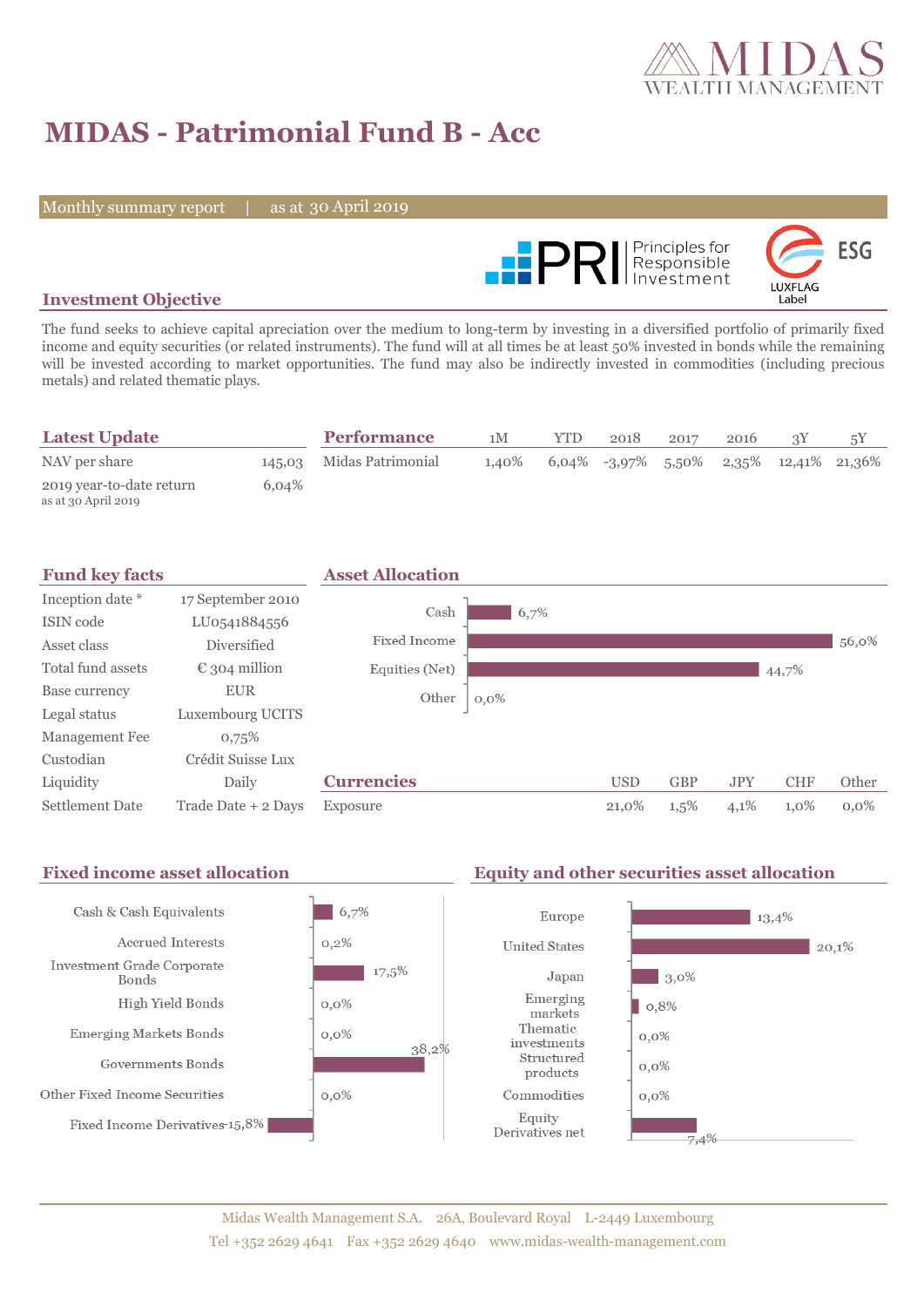

## **MIDAS - Patrimonial Fund B - Acc**

Monthly summary report | as at 30 April 2019

| Top 10 fixed income holdings            | <b>YTM</b> | Rating     | Weight  | <b>Fixed income rating breakdown</b> |
|-----------------------------------------|------------|------------|---------|--------------------------------------|
| DEUTSCHLAND REP : DBR 0 1/2 08/15/27    | $-0.2%$    | AAA        | 6,1%    |                                      |
| NETHERLANDS GOVT: NETHER 0 3/4 07       | 0,1%       | AAA        | 3,5%    | <b>AAA</b><br>31,8%                  |
| BOTS: BOTS $o$ $o5/31/19$               | $-0,3\%$   | <b>BBB</b> | 3,3%    | AA<br>16,4%                          |
| EUROPEAN INVT BK : EIB o $3/8$ o7/16/25 | $-0,1%$    | <b>AAA</b> | 2,7%    | $9,1\%$<br>A                         |
| AGENCE FRANCAISE : AGFRNC 0 1/8 11/1!   | $0.0\%$    | AA         | 2,7%    | <b>BBB</b><br>37,0%                  |
| BTPS: BTPS 2 02/01/28                   | $2,2\%$    | <b>BBB</b> | 2,5%    | <b>BB</b><br>$0,0\%$                 |
| ALLIANDER: ALLRNV 07/8 04/22/26         | 0,4%       | $AA-$      | $2,0\%$ | B<br>1,8%                            |
| SPANISH GOV'T: SPGB 1.6 04/30/25        | $0,3\%$    | $BBB+$     | 1,9%    | <b>CCC</b><br>$0,0\%$                |
| ASFINAG : ASFING 0 1/4 10/18/24         | $-0,1%$    | $AA+$      | $1,3\%$ | <b>NR</b>                            |
| BNG BANK NV : BNG 0 1/4 05/07/25        | 0,1%       | AAA        | $1,3\%$ | 3,9%                                 |

| Top 10 equity holdings<br>Sector |                            | Weight | <b>Equity sector breakdown</b> |         |  |
|----------------------------------|----------------------------|--------|--------------------------------|---------|--|
| <b>APPLE INC</b>                 | Information Technolog 0,9% |        | <b>Consumer Discretionary</b>  | 12,6%   |  |
| MICROSOFT CORP                   | Information Technolog 0,9% |        | Consumer Staples               | 11,0%   |  |
| <b>JOHNSON &amp; JOHNSON</b>     | Health Care                | 0,9%   | Energy                         | 6,6%    |  |
| PEPSICO INC                      | <b>Consumer Staples</b>    | 0,9%   | Financials                     | 15,0%   |  |
| VISA INC                         | Information Technolog 0.8% |        | Health Care                    | 15,0%   |  |
|                                  |                            |        | <b>Information Technology</b>  | 15,4%   |  |
| ALIBABA GROUP HOLDING-SP ADR     | Consumer Discretionar 0,8% |        | Industrials                    | $9,2\%$ |  |
| <b>FREY</b>                      | <b>Real Estate</b>         | 0,8%   | Materials                      | $3,2\%$ |  |
| ALPHABET INC-CL A                | Communication Service 0.8% |        | <b>Communication Services</b>  | 6,4%    |  |
| AMAZON.COM INC                   | Consumer Discretionar 0,8% |        | Utilities                      | 1,4%    |  |
| MEDTRONIC PLC                    | Health Care                | 0,8%   | Real Estate                    | $4,2\%$ |  |

### **Top 5 funds and other holdings**

Amundi Japan TOPIX ETF 3,0%